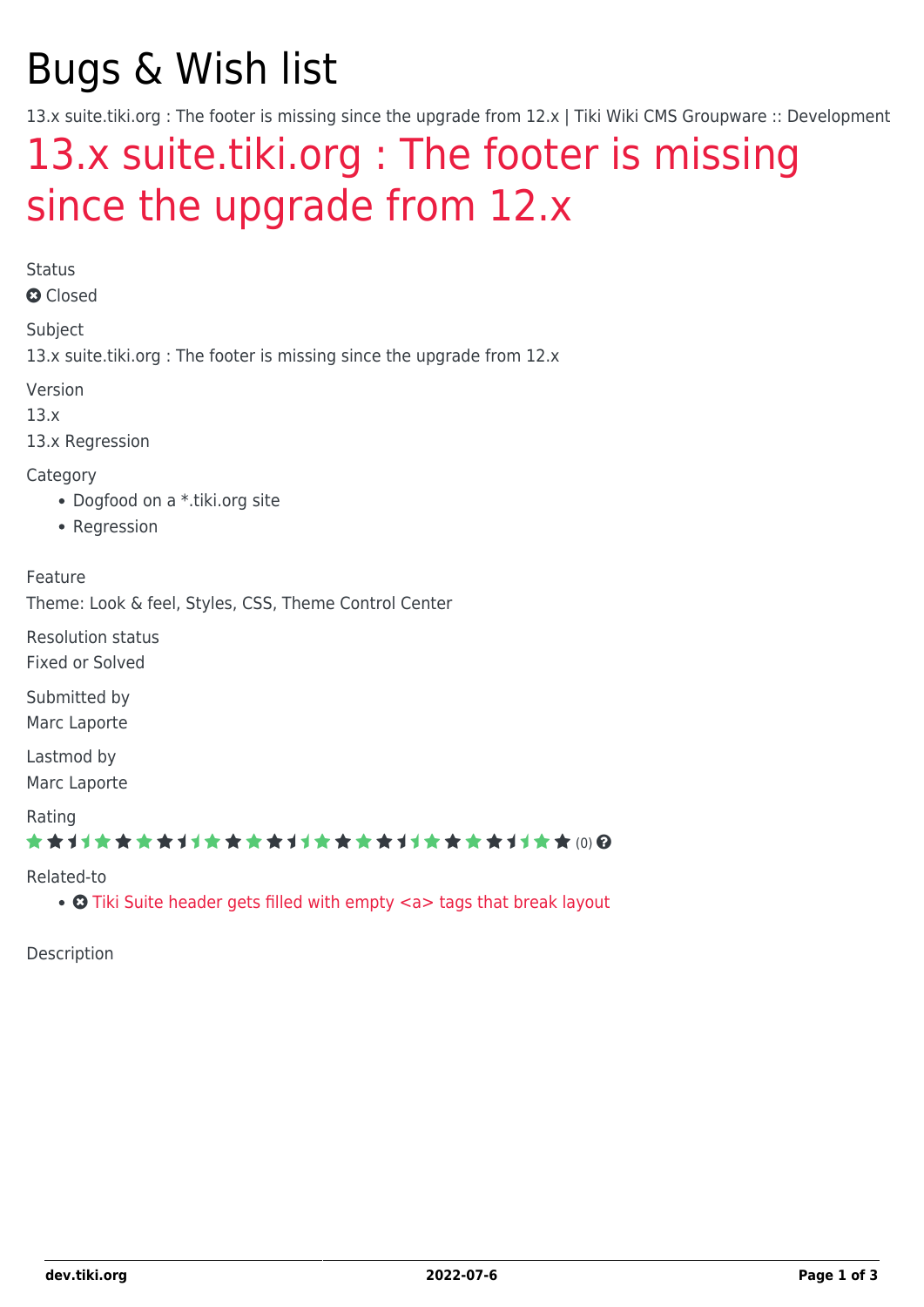**Akt** 

Information Documentation Development

#### **IIIIUuer r**

Tiki's strength is its integrated feature set and community dev information.

Tiki is not removing any functionality and will continue to grow Web Application with the most built-in features for a while now change their model or grow much faster than Tiki.

Features that can be done on shared hosting, with the under Framework) will continue to be added. This being said, there Tiki community members need a solution. Tiki Suite will extend

So this is not changing course, this is extending the Tiki Mode

### **What is the license?**

It depends on the license of the components. Presumably, the there would be documentation on how to activate but this will sure be an OSI approved license pa

## How can I join the proj

Add yourself to the list of People

To participate, simply create an account on tiki.org of and star contact someone in private, please write to marclaporte at thi



[Execution time: 0.12 secs] [Memory usage: 9.61MB] [Queries: 78 in 0.02 secs] [Server load: 1.15]

I have seen similar weirdness on other sites but have been unable to see the pattern. I suspect a specific condition of having (or not) certain modules in the footer (or something)

Solution

there was perspective filter for the footer module which did not include the suite perspecive

now there is no perspective filter and the footer is visible again for suite

| Importance          |  |
|---------------------|--|
| 8                   |  |
| Easy to solve?<br>8 |  |
| Priority            |  |
| 64                  |  |